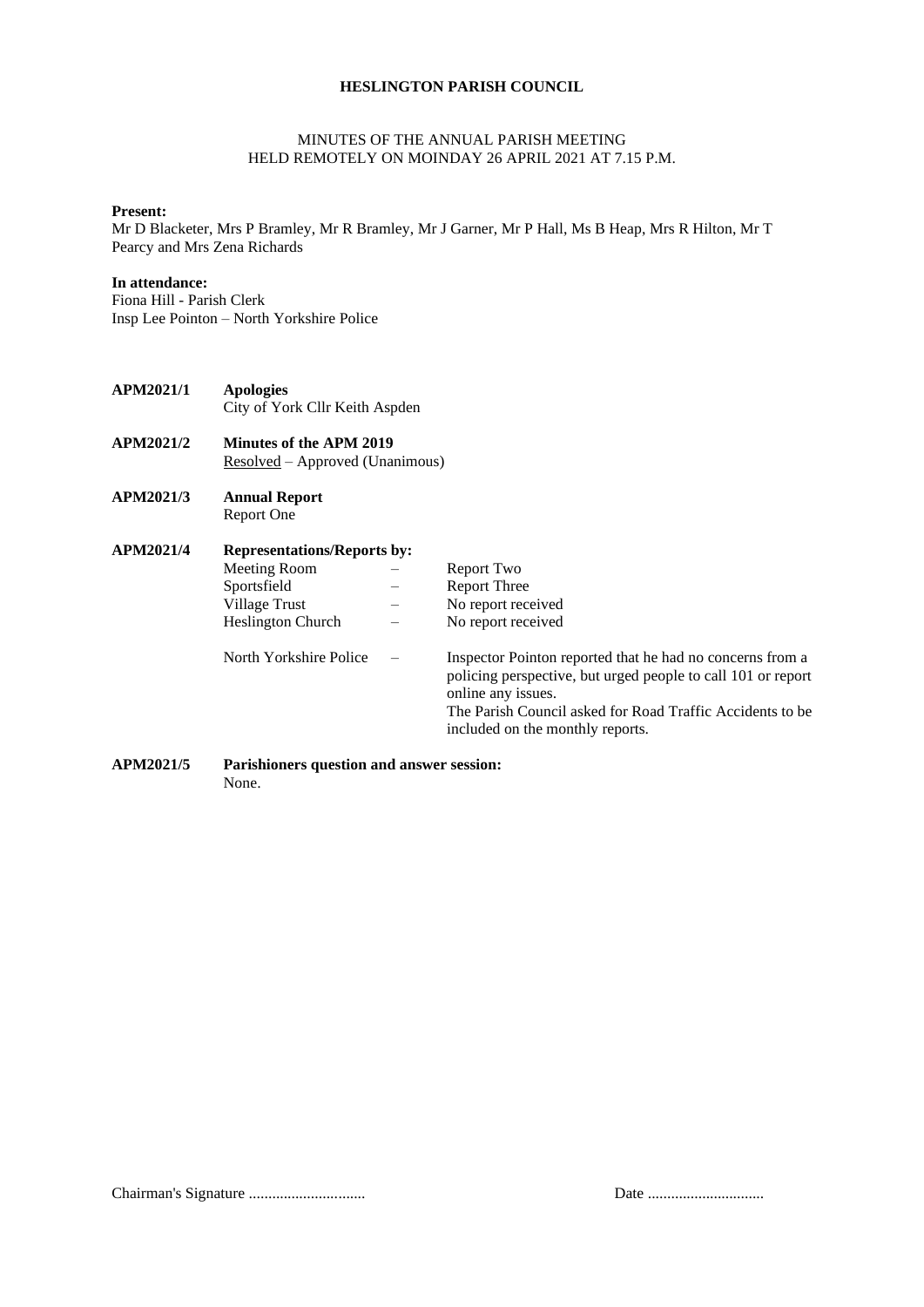# **Report One**

This year has been very difficult and challenging. We hope you and your families are keeping safe and well.

Your Parish Council has continued to meet monthly since Feb 20 albeit remotely and have welcomed residents who have been able to join us.

It is pleasing to hear your comments on any Parish issue either in the short public session at the beginning of each meeting or via email to the Clerk.

Please do look on our website where you will see agendas and minutes and the latest updates of village matters.

Sadly our Lengthsman , Dave, decided to give the job up.

We are indebted to him for the many years he served the Parish, and his cheery face was well known around the village. We wish him and his family all the best.

The process of employing a new lengthsperson will be resumed shortly; interviews were delayed due to the recent lockdown .

In the near future CYC will consult on Heslington Article 4 Direction.

It serves to restrict permitted development rights, which means that a lot of the things people do to their land or houses without planning permission and often take for granted, are brought into the realms of planning consent. It does not in itself prohibit any action but means that a landowner/houseowner is required to seek planning consent whereas without the direction this

would not be necessary.

The objective is to seek to preserve historic buildings facing the Main Streets in order to preserve the streetscape quality.

We urge residents to read the proposals carefully and to make their response.

Work continues on the Heslington Parish Neighbourhood Plan. The PC are committed to produce a NP for the whole of the Parish.

Each month we receive Parish planning applications. It is most helpful to Cllrs to be aware if residents have views/ concerns on these matters prior to making a response.

A big thank you to the Meeting Room committee who have continue throughout the year, working very hard to improve and keep the meeting room is good repair.

I thank fellow Councillors, our clerk and residents for your continuous support over this last year.

We hope with the success of York's mass vaccination programme, we can soon return to a more normal way of life and the return to in -person meetings.

Heslington Parish Council wish you all the best.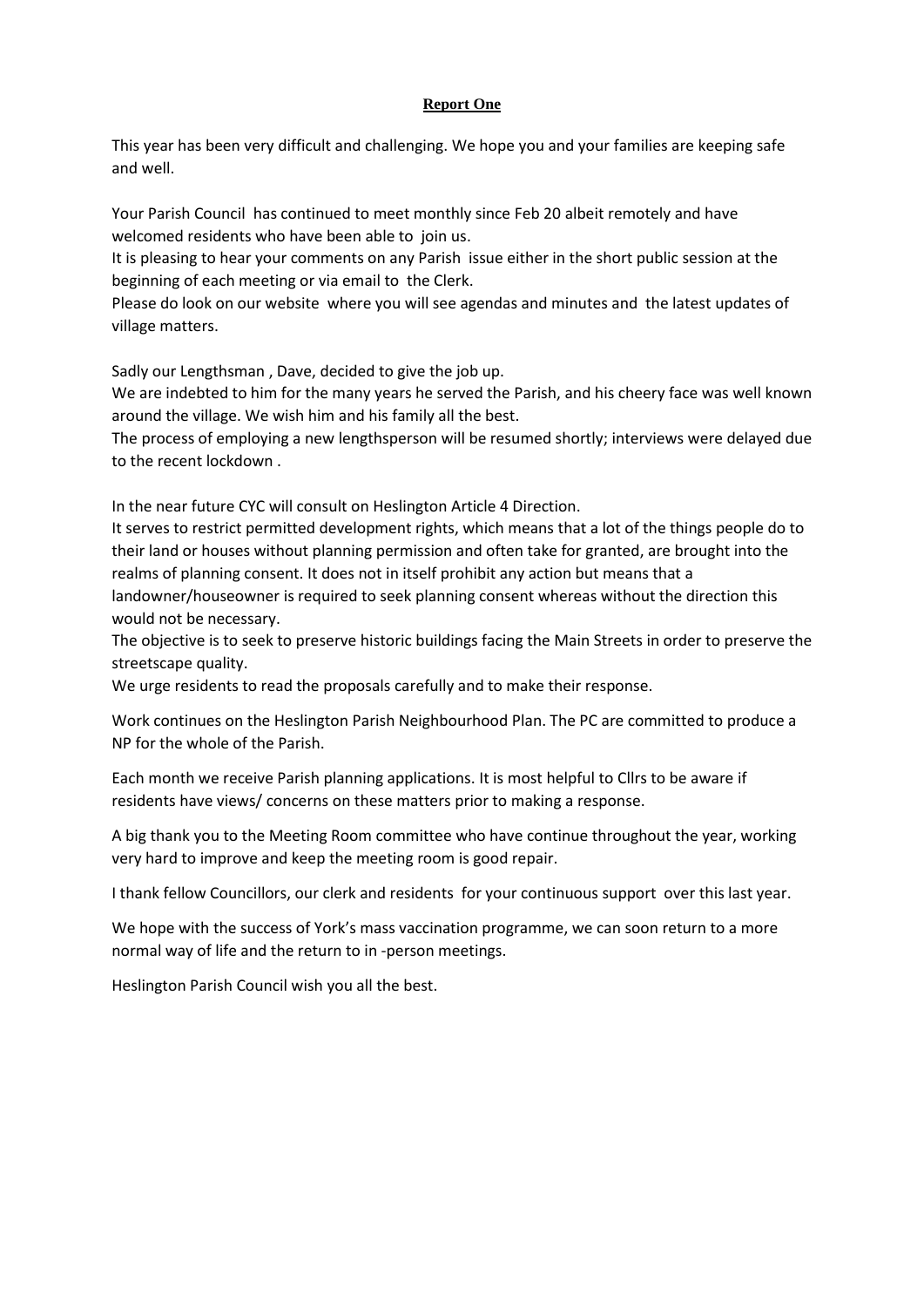# **Report Two**

At the time of my last annual Report, we had been a week into the first lockdown, and with the exception of the use of the Meeting Room for a few weeks in the Autumn by a small painting group and a Children's Drama Group when the rules were relaxed, there has been no possibility of renting it out. That remains the current position, with the exception of the Children's Drama Group (an educational activity), until the end of all restrictions on the 21st June at the earliest. However, we have been able to take advantage of the situation and carry out the redecoration of the main room, which was looking rather tired, and suffered from the lack of adhesion of earlier coats of paint to the substrate. This often resulted in small patches of plaster showing through when blue tack was used to fix items to wall [despite people being asked to not do this]. Rather than re-plaster, it was decided to cover the walls in heavy duty lining paper, and then to fully redecorate, which has been successful and has greatly improved the appearance of the room.

The executive committee made the decision to dig up the old ugly concrete parking area fronting the garden and replace it with a form of grasscrete, which, once the grass seed has grown, will much improve its appearance. New doors have also been fitted, replacing the old original doors leading directly into the meeting room, which were in poor condition. They are not designed to be used for access other than as a fire escape, but are part of the original Grade 2 listed chapel. New curtains to cover these doors internally have been ordered and will be installed in April. And the committee also decided to install a new engineered hardwood floor in the main room; this too will be installed in April. We are currently awaiting delivery of  $\mu$ o new upholstered stacking chairs, together with their storage trolleys. These will replace the old chairs which had to be stacked around the perimeter of the room and looked unsightly. The new trolleys and chairs will still have to stand in the room, but will look neater and less obtrusive – and be a lot more comfortable.

Finally, despite not being able to hire the Meeting Room for the past year, the finances are in good shape courtesy of the Governments support for charities and small businesses during the pandemic, details of which are set out in the Finance report. We are already receiving enquiries about hiring the Meeting Room, and once the restrictions placed on us all by the pandemic are removed and the various improvements completed, the future for the Village Meeting Room should be bright.

N. K. Allen - Chair, Heslington Meeting Room Committee

# **Treasurer's Report year ending 31.3.21**

The year ending 31.3.21 was an extremely unusual year due to the coronavirus pandemic and the need to keep the Meeting Room closed. We received some income from hiring when we were not in lockdown during the summer but had to refund a few deposits when events could not take place. We also received a ward grant towards the cost of replacing the outdated hand dryers in the toilets. Our business rated were refunded by the City Council who also gave us three local restrictions support grants, the most recent of which we have returned as it was surplus to our needs.

There was some expenditure on utilities including paying the cleaner a retainer. We took the opportunity to carry out some refurbishment whilst the building was not being used. The damaged Main Hall doors were replaced and the Main Hall was redecorated along with the lobby walls which suffer from regular traffic. A major improvement was to the car parking area. The broken concrete and some grass have been replaced with mesh and grass seed which still needs some time to settle.

Annual subscriptions were paid for public liability insurance and Community First Yorkshire. Some money has been set aside/earmarked for further work planned in the Main Hall and we still have money earmarked for probable roof repairs, the cost of which will be shared with the Parish Council. All in all and despite the current pandemic we are in a healthy financial position which might be eroded if there are further lockdowns because of the coronavirus.

Dot Lawton 11.4.21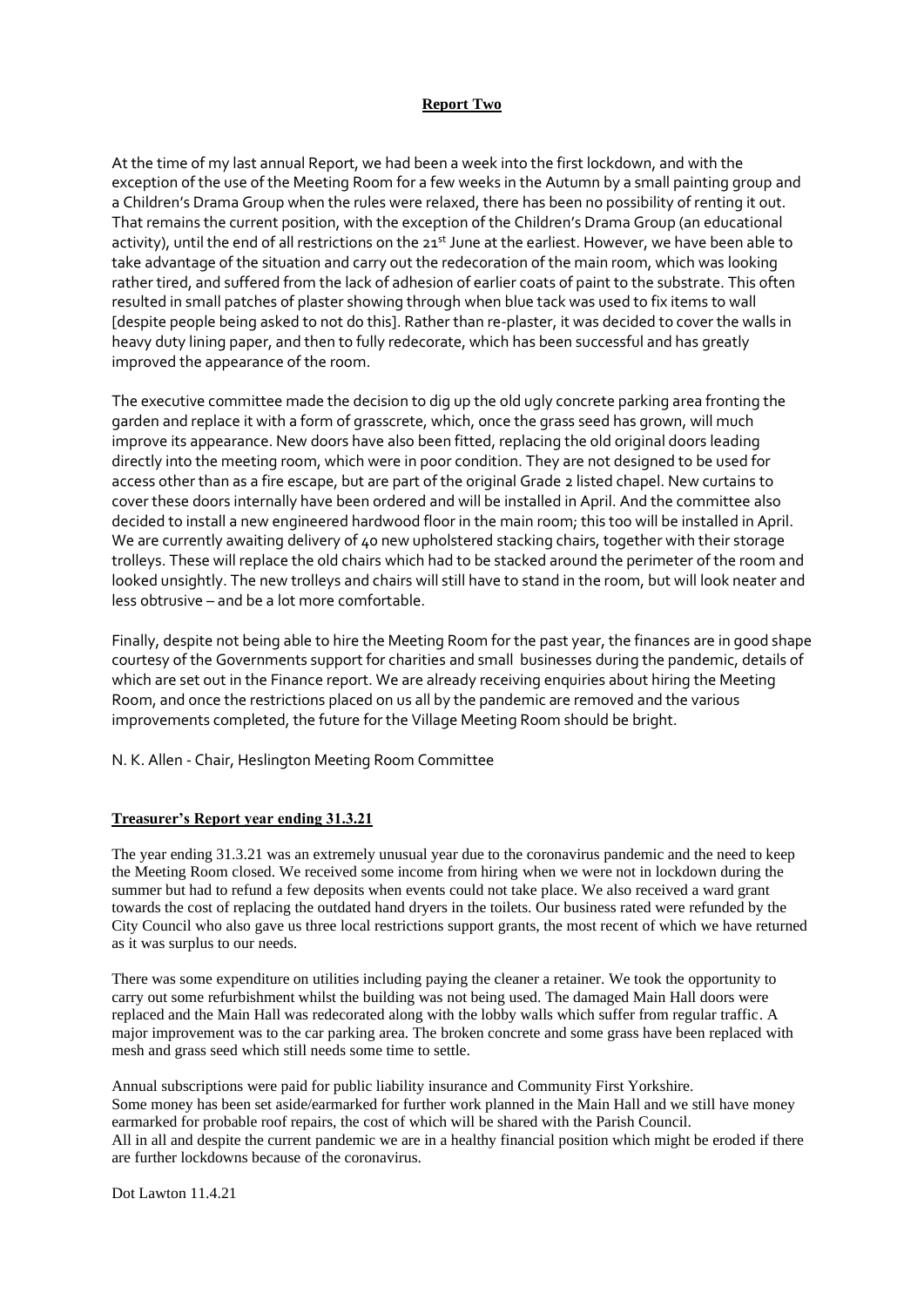# **HESLINGTON METING ROOM**

# **ACCOUNTS FOR THE YEAR ENDING 31 MARCH 2021**

# **Credit Balance as 1.4.20**

|                                | £18,345,94 |
|--------------------------------|------------|
| Cash in Hand                   | £81.84     |
| Bonus Saver Account (Nat West) | £12.245.77 |
| Current Account (Nat West)     | £6,018.33  |

| Income                    |            |  |
|---------------------------|------------|--|
| Room Hire                 | £1,358.00  |  |
| Ward Grant Hand Dryers    | £500.00    |  |
| <b>Bank Interest</b>      | £5.66      |  |
| <b>Coronavirus Grants</b> | £17,335.00 |  |
|                           | £19,198.66 |  |

#### **Expenditure**

| Gas                                       | £450.76   |            |  |
|-------------------------------------------|-----------|------------|--|
| Electricity                               | £140.48   |            |  |
| <b>PAT Testing</b>                        | £53.42    |            |  |
| Water                                     | £257.03   |            |  |
| <b>Business Rates</b>                     | $-£46.59$ |            |  |
| <b>Website Fees</b>                       | £0.00     |            |  |
| Cleaning                                  | £495.00   |            |  |
| Cleaning Equipment & Liquids/Kitchen Roll | £18.74    |            |  |
| Waste Paper Baskets for Loos              | £3.00     |            |  |
| <b>Hand Dryers</b>                        | £642.00   |            |  |
| <b>Window Cleaning</b>                    | £60.00    |            |  |
| Public Liability Insurance                | £84.00    |            |  |
| <b>Music Licence</b>                      | £0.00     |            |  |
| Community First Yorkshire (2 years)       | £84.00    |            |  |
| Peter Heald Redecoration Lobby X 2        | £150.00   |            |  |
| Peter Heald Redecoration Main Hall        | £1,250.00 |            |  |
| New Doors to Main Hall from Outside       | £2,404.02 |            |  |
| Kitchen Blinds                            | £88.80    |            |  |
| Simon Prince Car Park Refurbishment       | £4,452.40 |            |  |
| 2021 Diary                                | £5.99     |            |  |
| <b>Toiletries/Toilet Paper</b>            | £0.00     |            |  |
| Garden                                    | £0.00     |            |  |
| Postage/Telephone DL                      | £0.00     |            |  |
| Ant Stop/Woodworm Treatment               | £17.00    |            |  |
|                                           |           | £10,610.05 |  |
|                                           |           |            |  |

# **Excess of Income over Expenditure Excess of Income over Expenditure E8,588.61**

#### **Credit Balance**

Balance at 1.4.20 + Excess of Income over Expenditure **Example 3 and Excess 3 and E26,934.55** 

## **Credit Balance comprises**

| Current Account (Nat West)                | £4.663.01 |
|-------------------------------------------|-----------|
| Bonus Saver Account (Nat West)            | £6.251.43 |
| Earmarked Funds for Probable Roof Repairs | £8,000.00 |